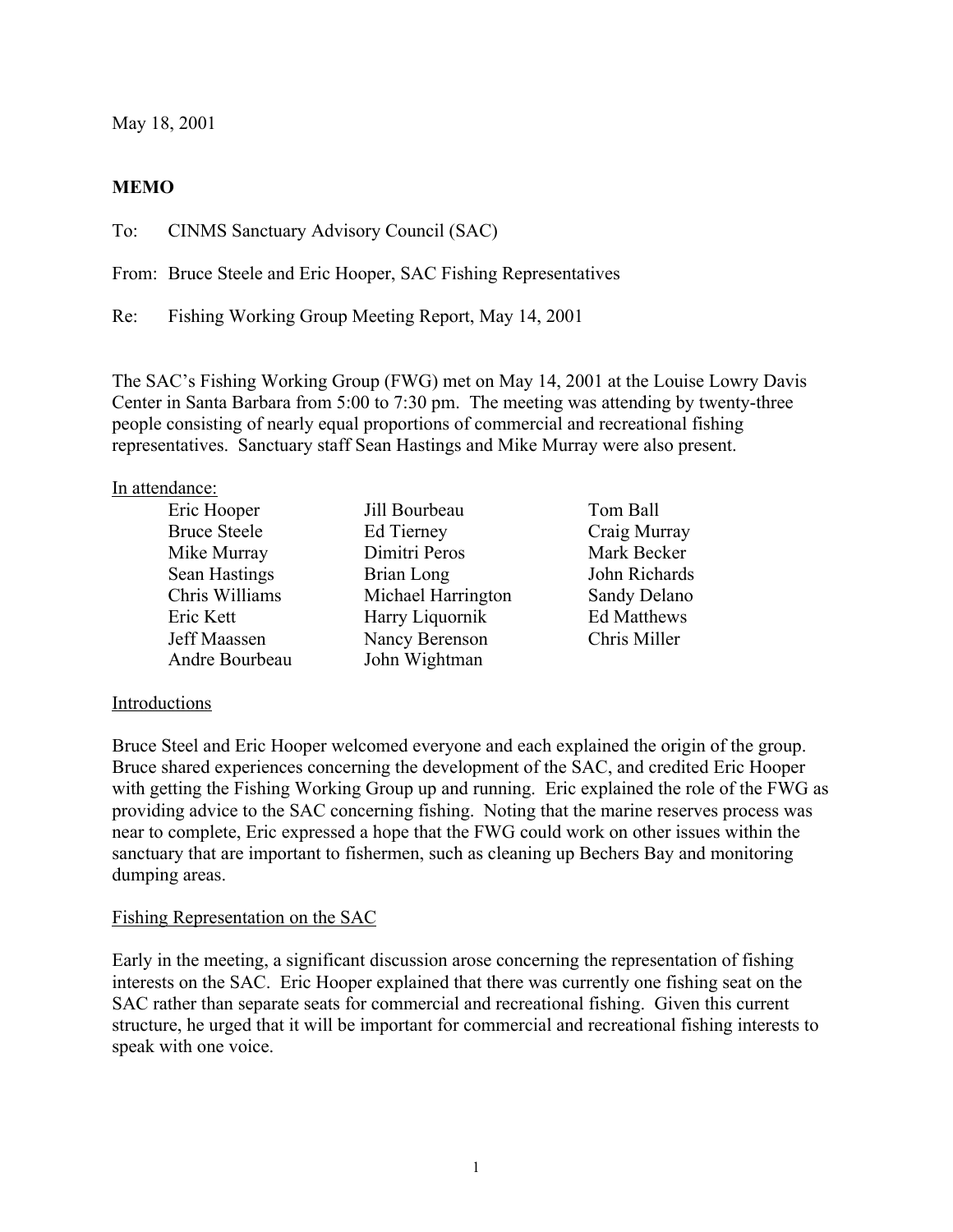Comments and questions from the audience reflected a range of concerns about the SAC's singular fishing seat. Some suggested that perhaps the single seat structure was a deliberate set up designed to encourage fighting between commercial and recreational fishermen. Eric Hooper pointed out that very few recreational fishermen originally expressed interest in joining the SAC. Sean Hastings explained that the SAC was deliberately structured with a "recreational" seat, which could be held by a recreational fishing representative. He also mentioned the flexibility of the tourism seat (which was previously held by a charter fishing business owner). Mike Murray explained that the SAC has considered the structure of the SAC on a few occasions, and has specifically voted on whether or not to add additional seats. Each time, Mike explained, the SAC voted to defer making changes to the SAC structure. Bruce Steele added that there is an important "political balance" on the SAC which potentially could be altered if additional seats are added. Bruce commented that if another fishing seat were added to the SAC, it is likely that requests would also be made for an additional conservation seat.

Harry Liquornik asked if it would be acceptable to the recreational fishermen present if their interests with the SAC could be represented through the FWG, or if they would rather try to create a separate working group or possibly channel their input through the Recreation or Tourism seats. Most responses from recreational fishing representatives favored working with the FWG for now, acknowledging the importance and advantages of speaking with one voice. Interest in eventually gaining a recreational fishing seat on the SAC, however, remained high.

Chris Miller suggested that the group start off by meeting regularly and developing active and diverse participation, including recreational fishing interests. He recommended that recreational fishermen work to get their issues of concern onto meeting agendas for the FWG, to make sure their issues are considered and discussed. Through building this participation, Chris suggested, a request for an additional seat on the SAC could be made effectively.

# Views on Commercial and Recreational Fishing

Participants engaged in some discussion about the challenges commercial and recreational fishermen have had in working together. Many commercial fishermen expressed that their operations can and have often been well managed, and have not deserved the attacks from recreational fishermen. Several participants let it be known that they support both commercial and recreational fishing, and that they were interested in working together. Most present were very open minded to identifying and working together on local common concerns shared by the two groups.

# Marine Reserves Process

Chris Miller provided a status report on the marine reserves process. Chris traced recent mapping negotiations that had been taking place between many MRWG members. He explained that recreational fishing representatives have proposed some areas around Anacapa and Santa Barbara islands Chris also described a recent proposal some MRWG members had suggested that called for a "Marine Park" (an MLPA marine protected area category that allows recreational fishing but prohibits commercial fishing) on the north side of Santa Cruz Island.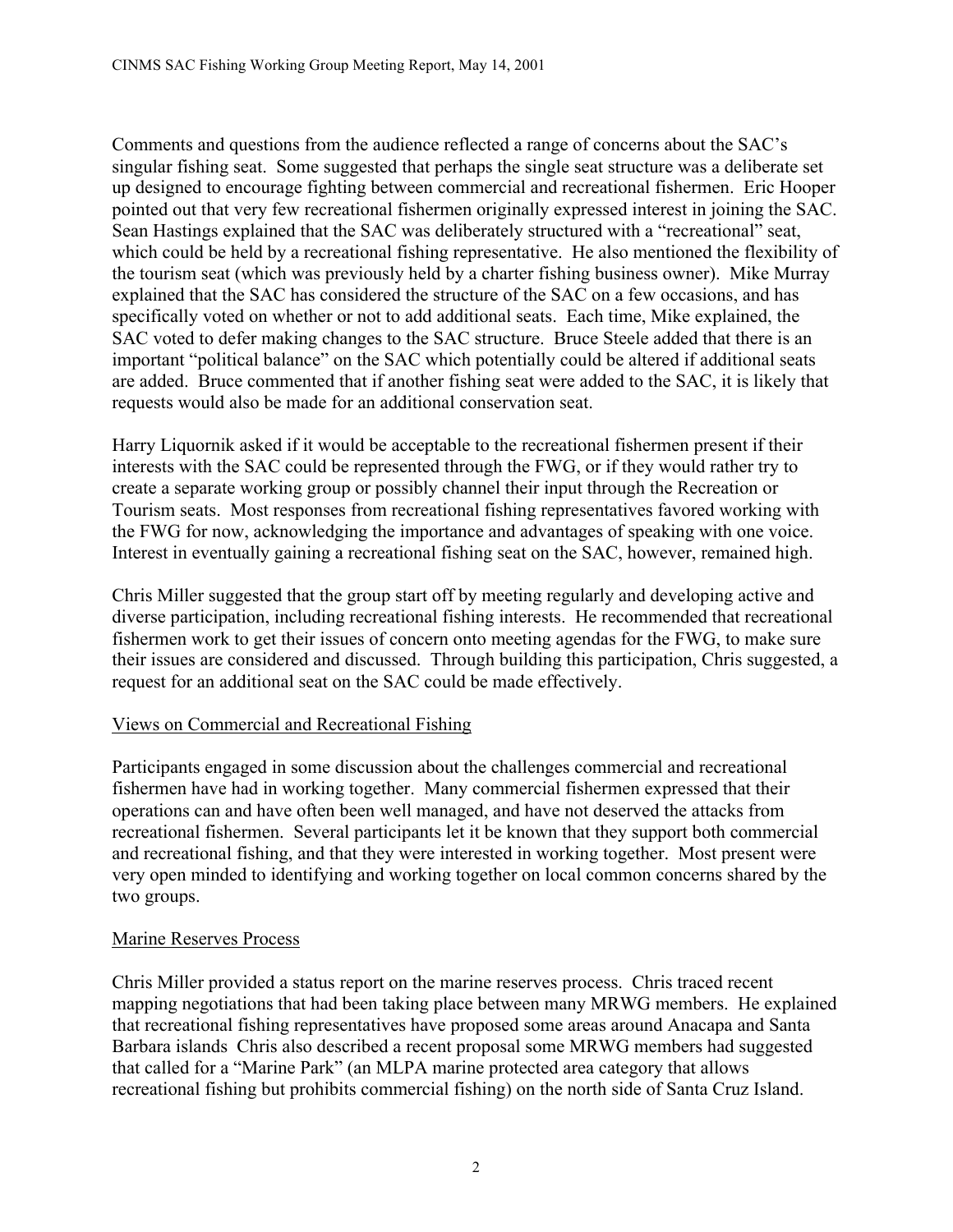The proposal, Chris explained, would unduly hurt the lobster fishery. Chris suggested that one compromise might be to recommend a zone where commercial finfish take is prohibited. Chris explained that this kind of option was not yet meeting with approval from the environmental representatives on the MRWG.

Chris added that the MRWG is also giving consideration to the idea of phasing in reserves over time. He concluded his report by pointing out that the group is trying to design a well-thoughtout reserve system that will work for everyone.

It was asked if the situation now was beyond the question of whether or not reserves should be implemented, and had become only a matter of where and how big reserves should be. Sean Hastings responded by explaining that even if the MRWG was not able to finish their work, the state's Marine Life Protection Act (MLPA) process would be coming to this area soon and would produce a marine reserve recommendation for the Channel Islands. Eric Hooper noted, however, that the MLPA process would not be limited to a consideration of no take zones. Chris Miller said that the MRWG's opportunity to make a recommendation is very important, because without it the fishing interests for the Channel Islands will not receive the same respect and standing by the state's MLPA process. Bruce Steele added that closures are a reality, and therefore one of the most important issues pertains to what kind of process will be used to establish them. Sean Hastings explained that the MLPA Master Plan Team is awaiting the recommendation from the Channel Islands marine reserves process, and will respect it.

Chris Miller shared concerns and criticisms for the Science Panel's recommendation. He explained that the Science Panel's reliance on MSY (Maximum Sustainable Yield) is inaccurate and outdated, and that ABC (Allowable Biological Catch) should have been used instead. The state's Marine Life Management Act, he added, calls on ABC to be utilized in developing management plans for fisheries. Chris also stated that it is problematic that the Science Panel's work has not yet been completed and peer reviewed. Eric Hooper added a concern that the Science Panel was asked to consider CINMS as a "management unit," which he stated did not match the true geographic range of the fish stocks being considered.

Harry Liquornik commented on the current mapped areas that the fishing representatives on the MRWG had worked to agree on, stating that the proposed reserve areas would not put anyone out of business. Eric Hooper noted, however, that prime areas for the spot prawn trawl fishery were within the proposed reserve areas. Harry responded that changes to the maps can still be negotiated.

Eric Hooper asked if the FWG could advise the MRWG directly. Mike Murray responded by explaining the SAC/Working Group model, which calls for Working Groups to report back to the SAC. However, since MRWG members are present at the FWG meeting, they are receiving the benefit of the group's ideas and suggestions. Mike suggested that informal advice to other SAC Working Groups is probably fine, but that written recommendations, resolutions, etc. should first go to the SAC.